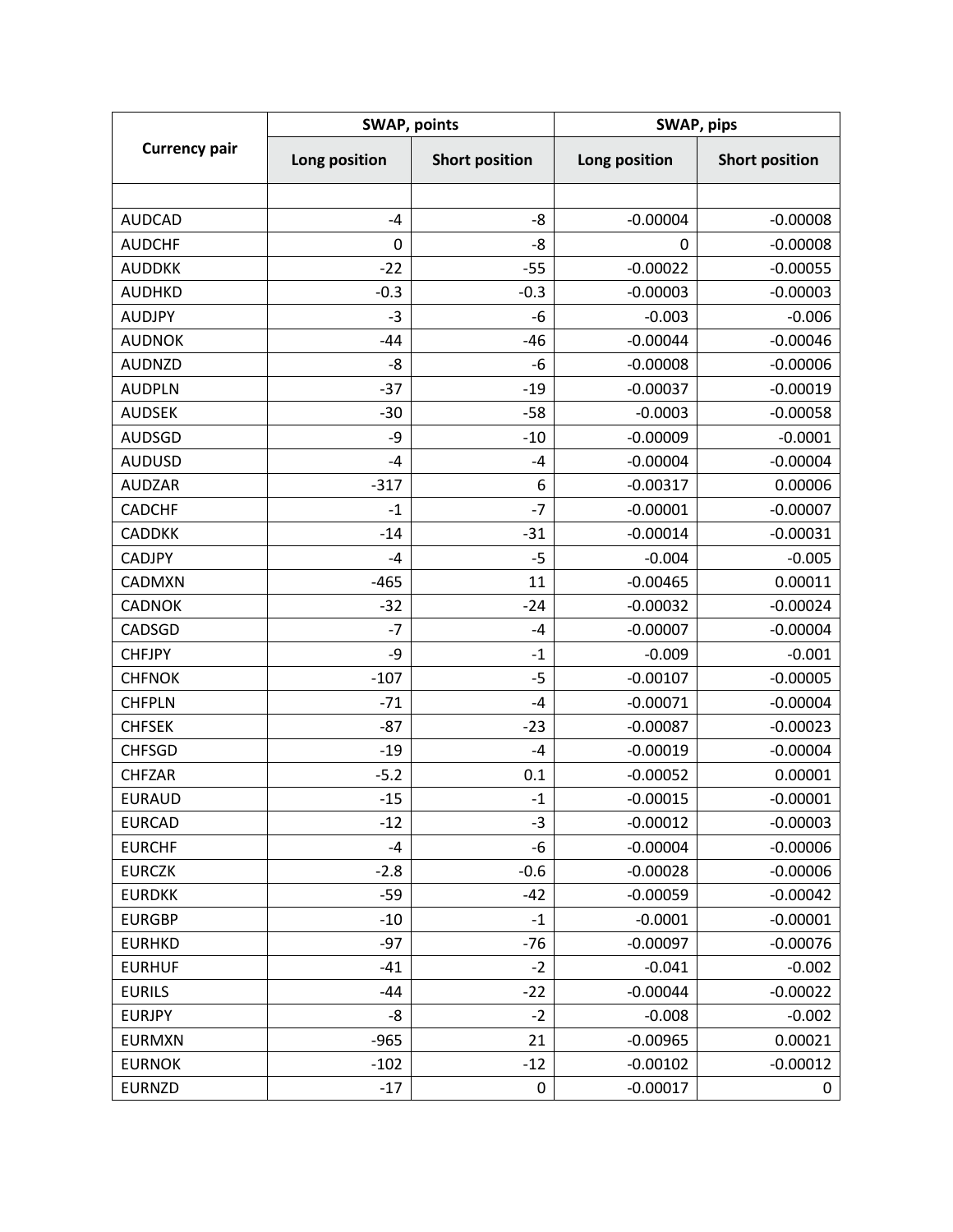| <b>EURPLN</b> | $-71$       | $-7$        | $-0.00071$ | $-0.00007$ |
|---------------|-------------|-------------|------------|------------|
| <b>EURRUB</b> | $-2929$     | 79          | $-0.02929$ | 0.00079    |
| <b>EURSEK</b> | $-81$       | $-32$       | $-0.00081$ | $-0.00032$ |
| <b>EURSGD</b> | $-18$       | -6          | $-0.00018$ | $-0.00006$ |
| <b>EURTRY</b> | $-833$      | 32          | $-0.00833$ | 0.00032    |
| <b>EURUSD</b> | $-10$       | 0           | $-0.0001$  | 0          |
| <b>EURZAR</b> | $-567$      | 12          | $-0.00567$ | 0.00012    |
| <b>GBPAUD</b> | $-10$       | $-7$        | $-0.0001$  | $-0.00007$ |
| <b>GBPCAD</b> | -8          | $-10$       | $-0.00008$ | $-0.0001$  |
| <b>GBPCHF</b> | $\mathbf 0$ | $-11$       | 0          | $-0.00011$ |
| <b>GBPDKK</b> | $-36$       | $-79$       | $-0.00036$ | $-0.00079$ |
| <b>GBPJPY</b> | $-5$        | $-8$        | $-0.005$   | $-0.008$   |
| <b>GBPNOK</b> | $-74$       | $-54$       | $-0.00074$ | $-0.00054$ |
| <b>GBPNZD</b> | $-13$       | -6          | $-0.00013$ | $-0.00006$ |
| <b>GBPPLN</b> | $-63$       | $-26$       | $-0.00063$ | $-0.00026$ |
| <b>GBPSEK</b> | $-50$       | $-76$       | $-0.0005$  | $-0.00076$ |
| <b>GBPSGD</b> | $-14$       | $-13$       | $-0.00014$ | $-0.00013$ |
| <b>GBPTRY</b> | $-939$      | 36          | $-0.00939$ | 0.00036    |
| <b>GBPUSD</b> | $-7$        | $-5$        | $-0.00007$ | $-0.00005$ |
| <b>GBPZAR</b> | $-582$      | 11          | $-0.00582$ | 0.00011    |
| <b>HKDJPY</b> | $-40$       | $-70$       | $-0.0004$  | $-0.0007$  |
| <b>MXNJPY</b> | 3           | $-152$      | 0.00003    | $-0.00152$ |
| <b>NOKJPY</b> | $-31$       | $-71$       | $-0.00031$ | $-0.00071$ |
| <b>NOKSEK</b> | -6          | $-10$       | $-0.00006$ | $-0.0001$  |
| <b>NZDCAD</b> | $-3$        | -8          | $-0.00003$ | $-0.00008$ |
| <b>NZDCHF</b> | $\pmb{0}$   | -8          | 0          | $-0.00008$ |
| <b>NZDJPY</b> | $-2$        | -6          | $-0.002$   | $-0.006$   |
| <b>NZDSEK</b> | $-10$       | $-39$       | $-0.0001$  | $-0.00039$ |
| <b>NZDSGD</b> | $-7$        | $-10$       | $-0.00007$ | $-0.0001$  |
| <b>NZDUSD</b> | $-3$        | $-5$        | $-0.00003$ | $-0.00005$ |
| PLNJPY        | $-120$      | $-140$      | $-0.012$   | $-0.014$   |
| SGDJPY        | $-5$        | $-7$        | $-0.005$   | $-0.007$   |
| <b>TRYJPY</b> | 0           | $-14$       | 0          | $-0.014$   |
| <b>USDCAD</b> | $-5$        | $-7$        | $-0.00005$ | $-0.00007$ |
| <b>USDCHF</b> | 0           | -8          | 0          | $-0.00008$ |
| <b>USDCNH</b> | $-107$      | $\mathbf 0$ | $-0.00107$ | 0          |
| <b>USDCZK</b> | $-1.4$      | $-1.2$      | $-0.00014$ | $-0.00012$ |
| <b>USDDKK</b> | $-22$       | $-57$       | $-0.00022$ | $-0.00057$ |
| <b>USDHKD</b> | $-4.6$      | $-9.1$      | $-4.6E-05$ | $-9.1E-05$ |
| <b>USDHUF</b> | $-21$       | $-14$       | $-0.021$   | $-0.014$   |
| <b>USDILS</b> | $-15$       | $-44$       | $-0.00015$ | $-0.00044$ |